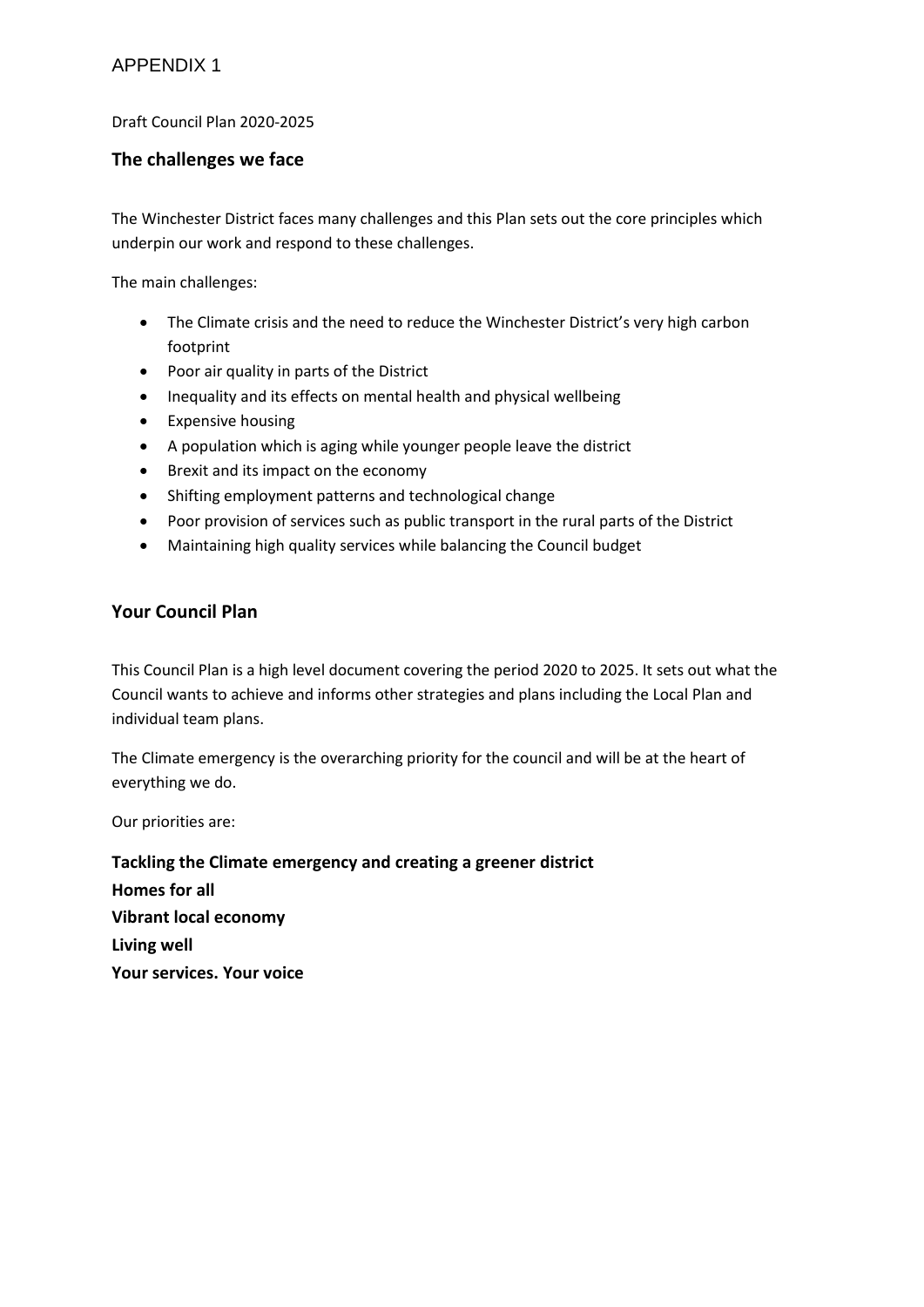# **Tackling the Climate emergency and creating a greener District**

The climate crisis is the biggest challenge all of us face in the coming years and decades. Winchester must play its part in tackling the crisis and hand our district to our children and grandchildren in a better state than it is now.

### **What we want to achieve.**

- A carbon neutral Winchester City Council by 2024
- A carbon neutral Winchester District by 2030
- Reduced levels of waste and increased recycling, exceeding national targets
- An increase in the proportion of journeys taken by walking, cycling and public transport

- Carbon neutrality to be made central to everything we do.
- Have an adopted and up to date Local Plan with positive policies which promote low carbon development and transport while protecting our heritage and natural environment.
- Take a lead with partners and residents to deliver the Carbon Neutrality Action Plan throughout the district.
- Deliver the City of Winchester Movement Strategy and prioritise walking, cycling and public transport throughout the district
- Safeguard our district's extensive natural habitats and precious ecosystems by delivering the actions in our Biodiversity Action Plan.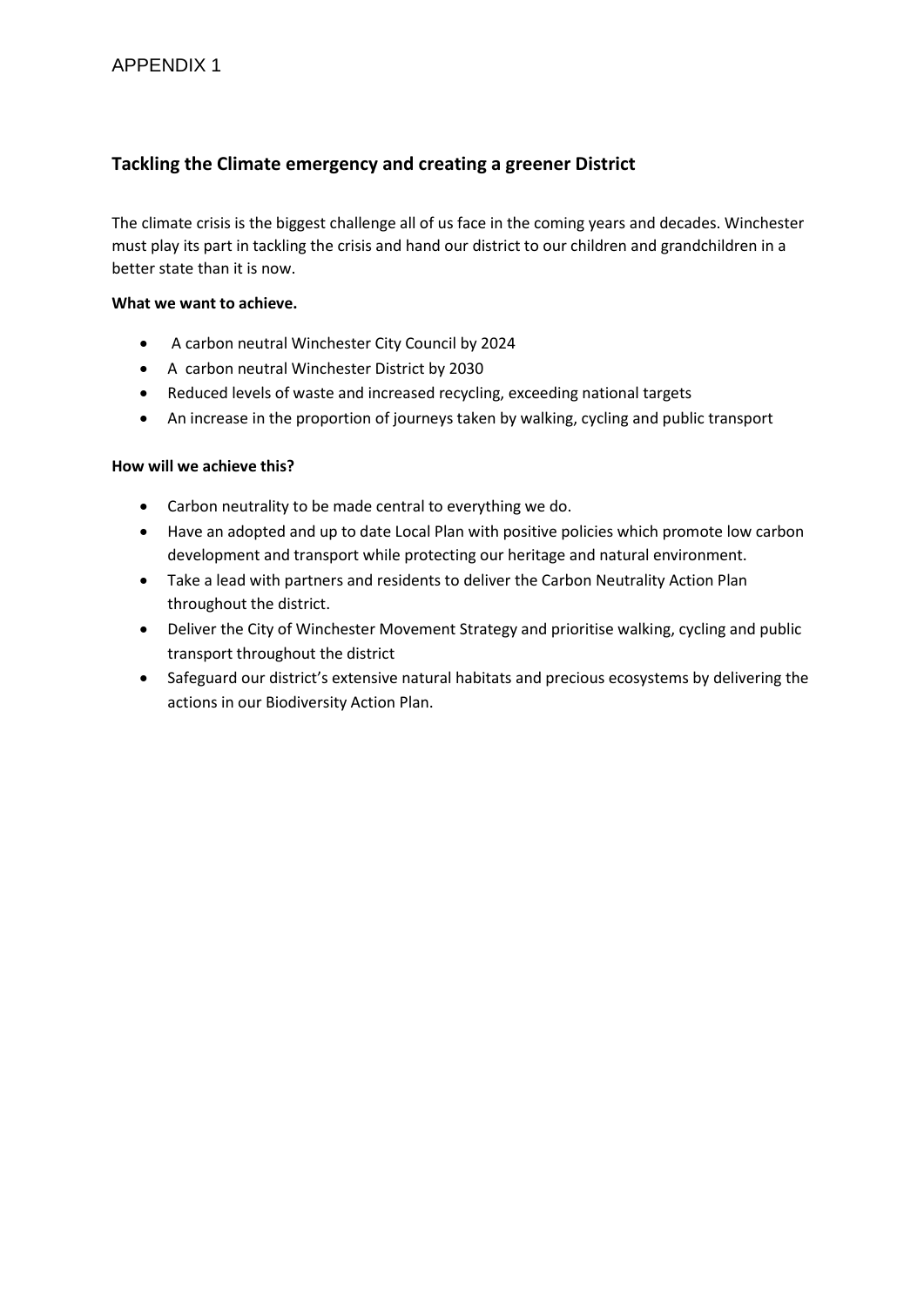# **Homes for all**

Housing in our district is expensive and young people and families are moving out because they can't find suitable accommodation they can afford.

Winchester District needs homes for all – homes that are affordable and built in the right areas for our changing communities.

### **What we want to achieve.**

- More young people and families working and living in the district.
- All homes are energy efficient and affordable to run
- The creation of communities not just homes
- No-one sleeping rough except by choice

- The Council building significantly more homes, both traditional council homes and through the council housing company
- Strengthen our local plan to ensure homes are built for all sectors of our society including young people
- Use the new Winchester Housing Company to deliver a wide range of housing tenures to meet local needs
- Provide support for our homeless and most vulnerable people
- Be innovative in moving the energy efficiency of new and existing homes towards zero carbon
- Work with developers to ensure that they provide affordable housing and homes at fair market value as part of new developments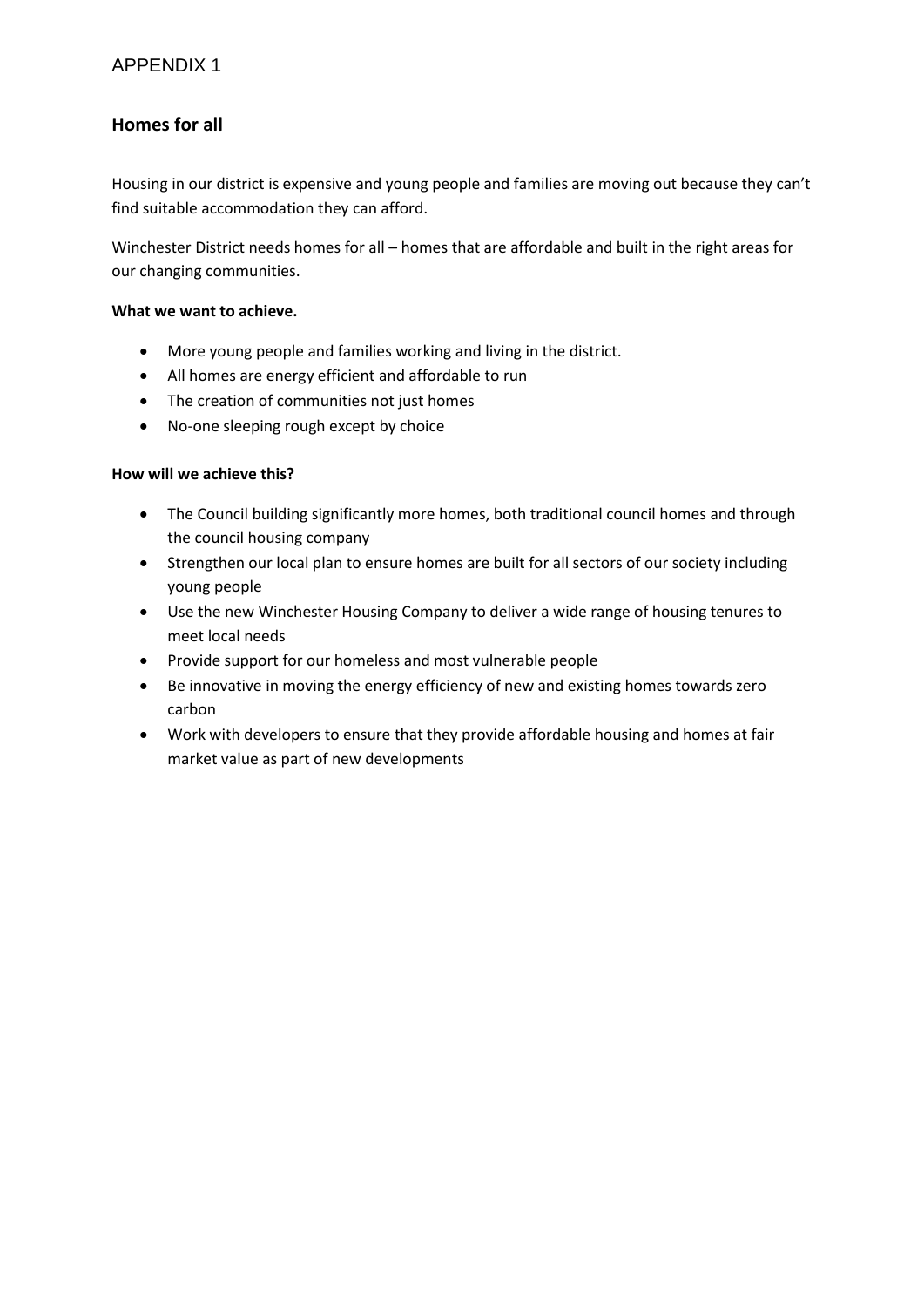## APPENDIX 1

## **Vibrant local economy**

Winchester district is home to a host of successful businesses and enterprises with high levels of employment in our urban and rural areas. In the face of tough competition, our high streets, town and business centres must attract new investment in low carbon offices, workspace and transport links.

### **What we want to achieve.**

- Increased opportunities for high-quality, well-paid employment across the district
- New offices and workspace located in areas with sustainable transport links or where they reduce the need to travel to work
- More younger people choosing to live and work here
- Businesses grasping opportunities for green growth
- A compelling and competitive offer attracting visitors to our City, market towns and rural communities across the district

- Working with business, universities and colleges to position Winchester District as a centre for digital, creative, knowledge–intensive networks
- Using Council assets to provide new work, housing and leisure opportunities for younger people.
- Strengthening the Winchester brand and investing in visitor services to promote our unique cultural, heritage and natural environment assets.
- Supporting business in meeting the challenge of carbon neutrality
- Securing support to replace LEADER funding and sustain business development in rural areas.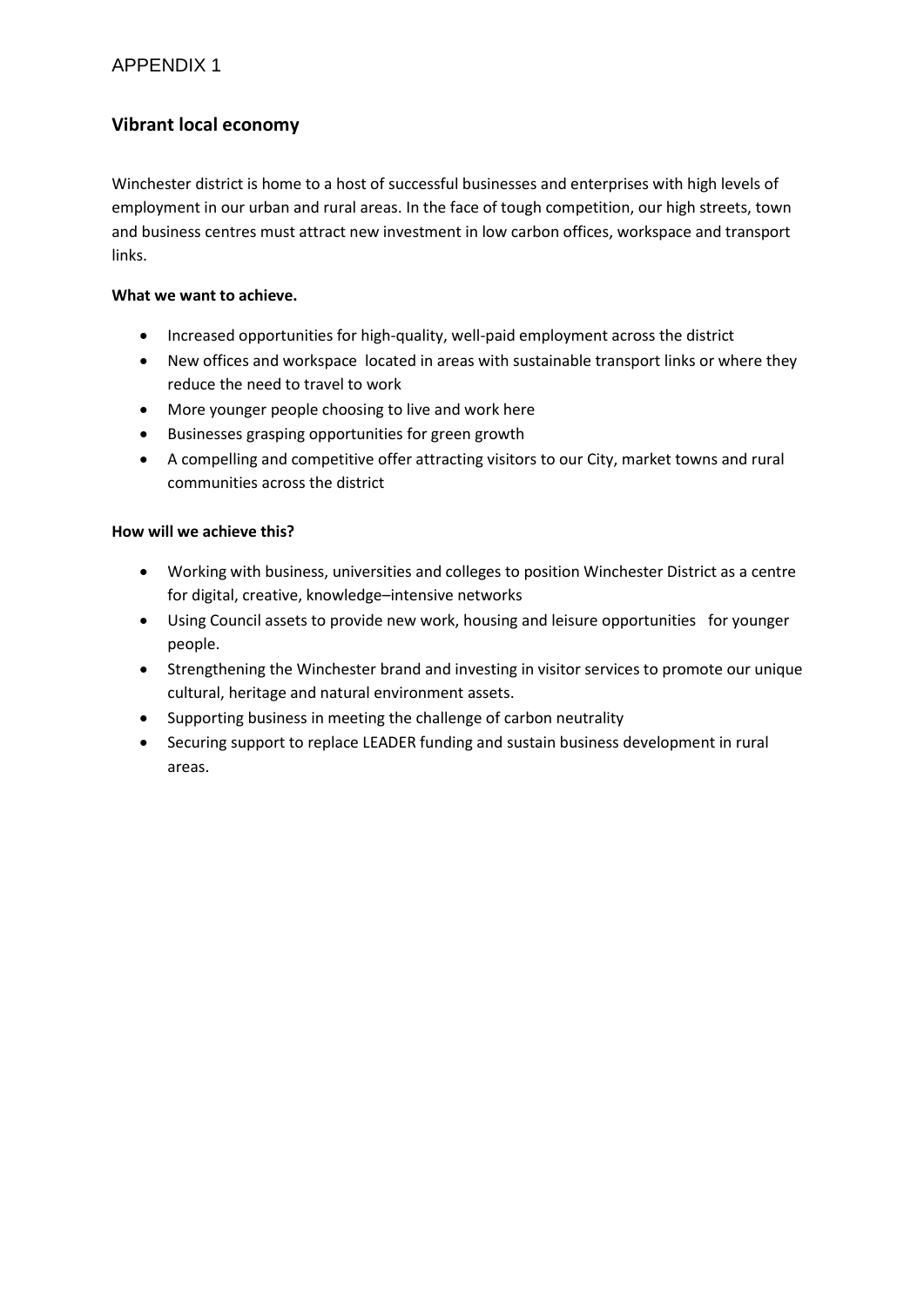## APPENDIX 1

## **Living well**

We want all our residents to live healthy and fulfilled lives. We recognise that our residents are living longer and want to ensure the district offers the right mix of facilities for all ages and abilities.

### **What we want to achieve.**

- A reduction in health inequalities
- Greater participation in physical and cultural activities
- An increase in active travel
- Services that work for all, but especially for residents who need more help to live well.
- Attractive and well used green spaces with space for relaxation and play

- Opening of the new Winchester Sport and Leisure Park to offer sustainable, accessible facilities for all to enjoy a wide range of activities
- Supporting communities to extend the range of sports facilities across the District
- Create safe cycleways and pathways to make it safer and more appealing for our residents to cycle and walk to their destination
- Maintain and enhance the open spaces and parks that support good mental and physical health for residents of all ages